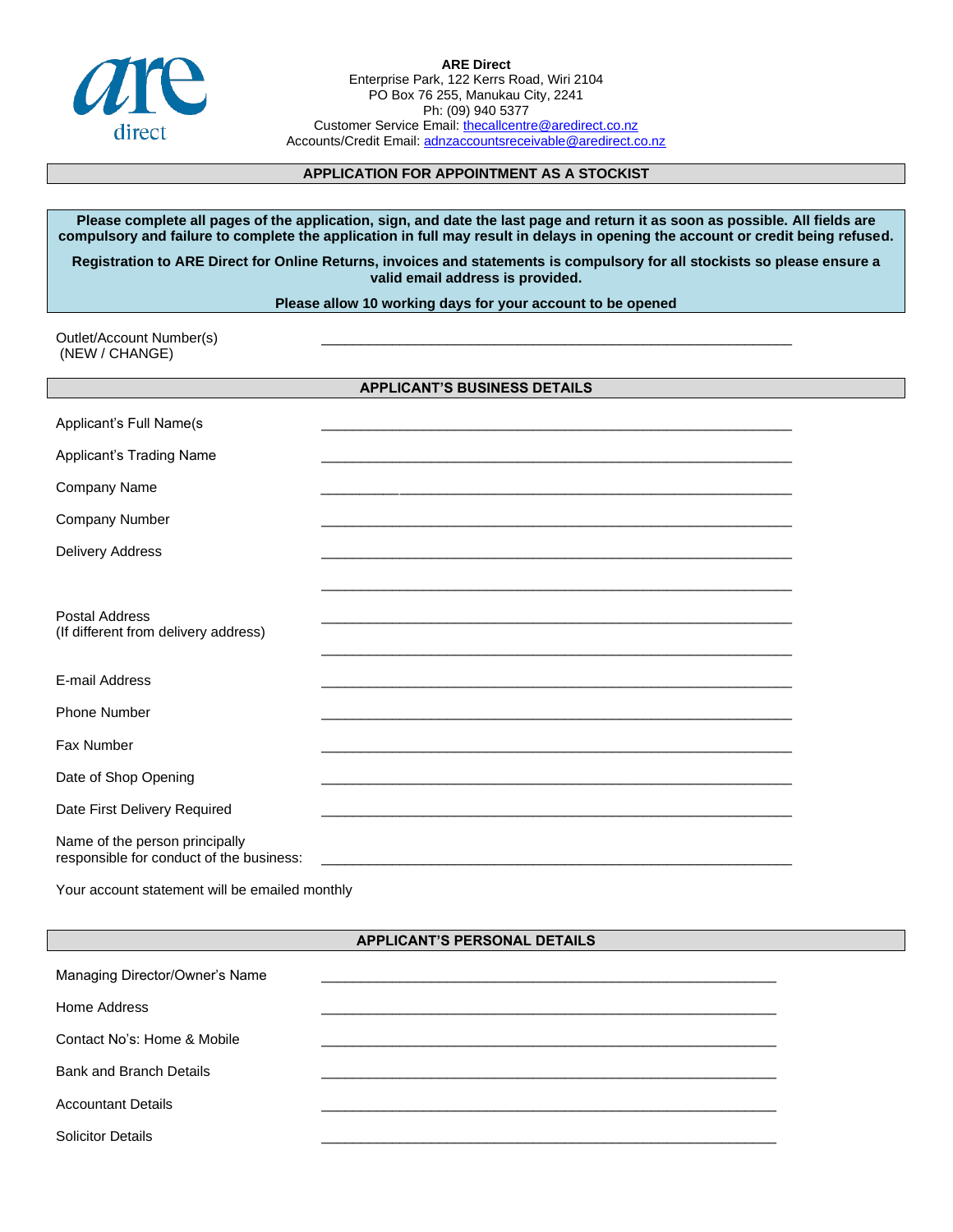### **TRADE CREDIT REFERENCES**

| $\overline{1}$ | Telephone:                          |
|----------------|-------------------------------------|
| (2)            | Telephone: <u>www.community.com</u> |
| (3)            | Telephone:                          |

#### **GENERAL PAYMENT TERMS**

- (a) These General Payment Terms apply to all goods supplied to the Applicant, unless otherwise agreed.
- (b) Goods are supplied subject to availability and ARE Direct will use its best endeavors to deliver orders on a timely basis.
- (c) Prices quoted are excluding GST unless otherwise stated. Unless otherwise agreed in writing, the price of the goods will be the current price on the day of delivery of the goods.
- (d) Statement Balance to be paid in full by the 20th of the month and ARE Direct may charge monthly interest of 1.5%, calculated on a daily basis, for all money overdue, from the due date to the date of payment, inclusive until such time as the Applicant's account is brought within the trading terms.
- (e) Failure to observe these or any other agreed terms may result in the Applicant, without notice, being placed on stop credit / supply until the Applicant's account is brought within the trading terms.
- (f) Any expenses, costs or disbursements incurred by ARE Direct in recovering any outstanding moneys including debt collection agency fees or solicitor's costs shall be paid by the Applicant.
- (g) Title to all goods delivered to the Applicant or its agent does not pass until ARE Direct has been paid in full all moneys owing between the parties at any time. The Applicant grants ARE Direct a security interest in such goods securing all such moneys. As and when required by ARE Direct the Applicant shall, at its own expense, provide all reasonable assistance and relevant information to enable ARE Direct to register a financing statement or financing change statement and generally to obtain, maintain, register, and enforce ARE Direct security interest in respect of the goods supplied, in accordance with the Personal Property Securities Act 1999.
- (h) The Applicant must give ARE Direct not less than 14 days written notice regarding any change in the Applicant's business name or structure or corporate structure; change in ownership of the Applicant's business; or sale of part or all of the Applicant's business.
- The Applicant warrants that the goods are not purchased for use primarily for personal, domestic or household purposes and acknowledges that except for the undertakings above, ARE Direct shall not be liable in any way, whatsoever to the Applicant, and all conditions representations, warranties or undertakings in connection with the goods whether implied by statute or by common law, custom or for any other reason whatsoever and whether as to quality, condition, fitness for use or otherwise are hereby excluded.
- No credit shall be made to the applicant unless discrepancies are reported to ARE Direct within (48) hours on business days of the date the goods are scheduled to be received.
- (k) The account facilities contained herein may be terminated by ARE Direct at any time by the ARE Direct giving written notice of such termination to the applicant
- (l) Where your quarterly average net sales falls below a minimum threshold, a weekly charge will apply until the threshold is met. You will be advised in advance if this fee is payable in any given quarter before charges are applied.

**In consideration for extension of credit the Applicant acknowledges they have read, understood, and accepted the terms of payment. Any breach of these terms may result in credit facilities being withdrawn.**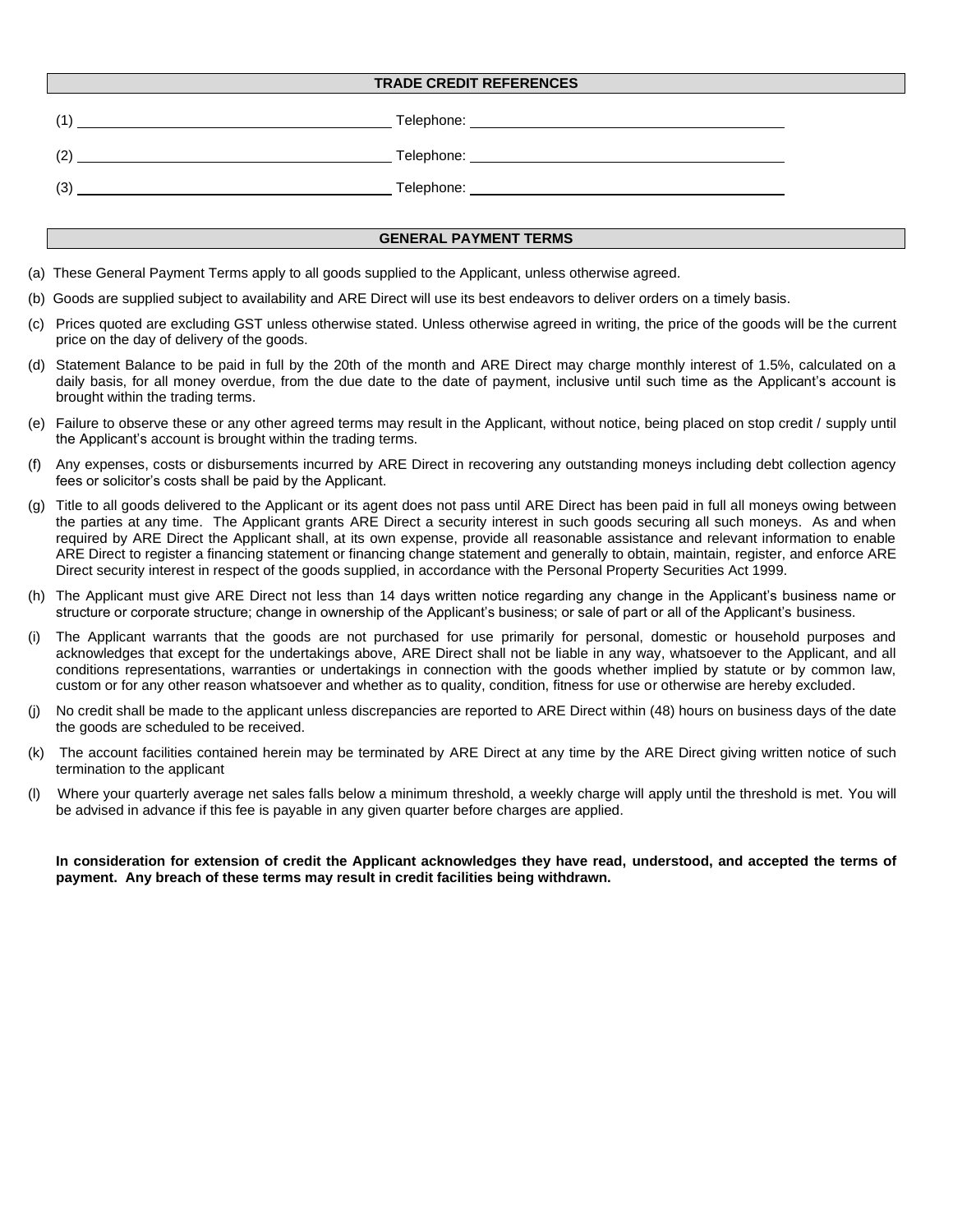## **SALE OR RETURN (SOR) ACCOUNT**

- (a) ARE Direct operates a Magazine Management System which utilizes market information to determine the most suitable product range for each outlet and then maintains a sales history to analyze and adjust the allocations for each outlet to meet sales potential.
- (b) All magazines are sold to you on a sale or return basis. Any magazine that you are unable to sell can be returned to ARE Direct by the relevant online returns submitted paperwork within the required timeframe for a credit to your account.
- (c) Magazines are recalled on a Monday and each Monday a return sheet becomes available online. The recall date is the date the magazine should be removed from sale. On this date the return should be completed. Returns sheet should be completed even if you have nothing to return i.e., you have Sold Out. It is the Applicant's responsibility to return the mastheads to us at the Applicant's cost. For Health and Safety purposes, all parcels must be kept under 12kg.
- (d) All returns sheets must be submitted to ARE Direct prior to the expiry date. This can be found in each of the returns sheet available online.

## **NEW ACCOUNT BOND**

A bond of \$500 is required to open a new account and the account will not be opened / activated until the bond is received. Payment can be made by direct credit to the bank account below or by cheque (a cheque processing fee of \$1.50 plus GST per cheque will be charged).

Bank account details HSBC Quay Street, Auckland City 30 – 2904 – 0416200 - 061

Confirmation of deposit to be emailed to: **[adnzaccountsreceivable@aredirect.co.nz](mailto:adnzaccountsreceivable@aredirect.co.nz)**

#### **APPLICANT TO COMPLETE**

I/We authorize any person or company to provide you with such information as you may require in response to your credit enquiries. I/We further authorize you to furnish any third party with details of this application and any subsequent dealings that I/we may have with you as a result of the application being actioned by you.

| Signed by the Applicant |  |
|-------------------------|--|
| Name                    |  |
| Position                |  |
| Date                    |  |
| Place                   |  |
|                         |  |

## **OFFICE USE ONLY**

SUBJECT TO: The execution by the application of the Managed Magazine Retail agreement, a satisfactory credit check and to the Applicant's performance under the terms and conditions set out therein this application is accepted.

| Signed for and on behalf of ARE Direct |
|----------------------------------------|
|----------------------------------------|

Date \_\_\_\_\_\_\_\_\_\_\_\_\_\_\_\_\_\_\_\_\_\_\_\_\_\_\_\_\_\_\_\_\_\_\_\_\_\_\_\_\_\_\_\_